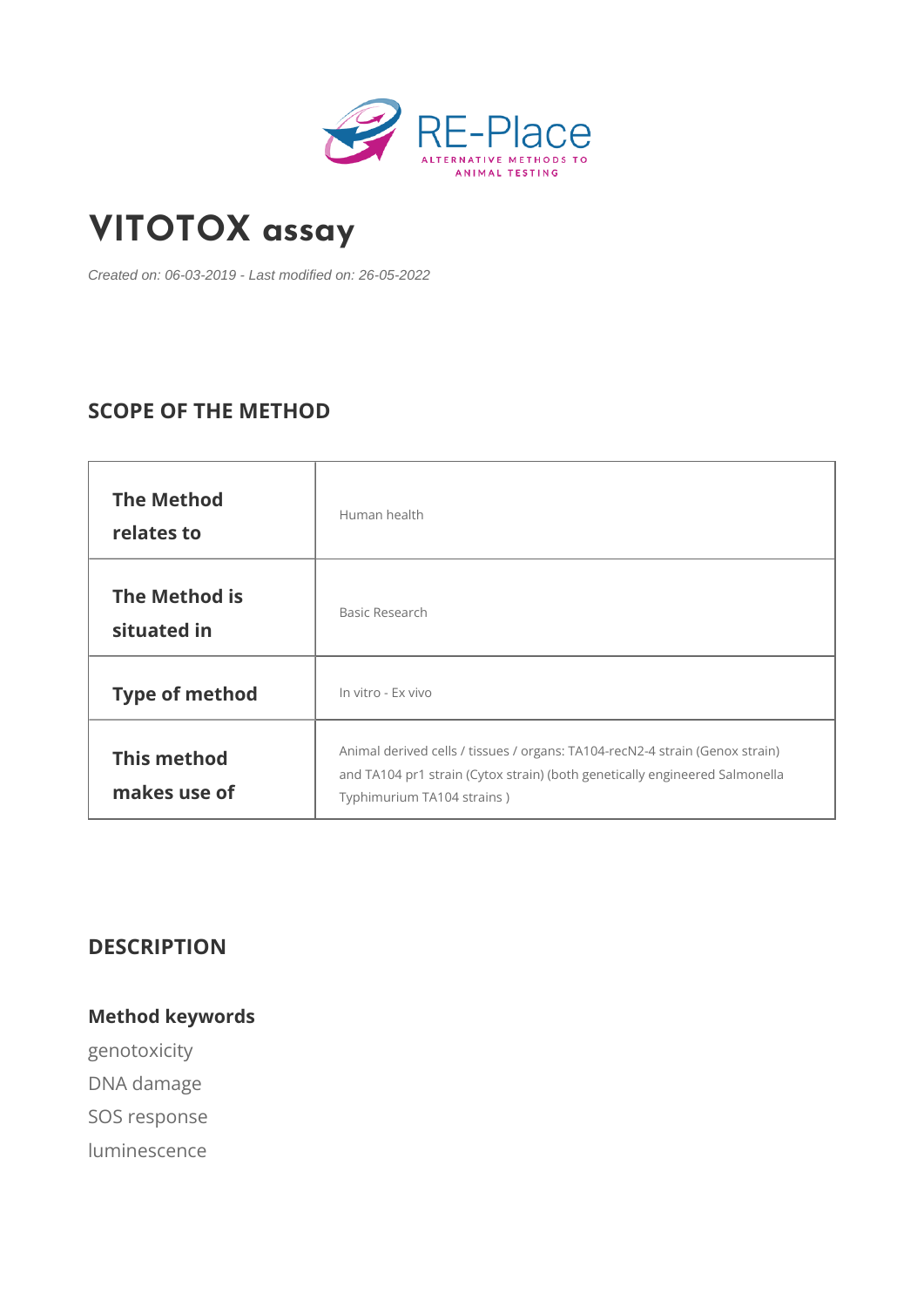genetically modified bacterial strains screening

#### **Scientific area keywords**

in vitro toxicology genotoxicity cytotoxicity hazard assessment

#### **Method description**

The VITOTOX test is a bacterial genotoxicity test. The test is based on bacteria that contain the lux operon of Vibrio fischeri under transcriptional control of the mutated recN promoter, which is controlled by the bacterial SOS-system (TA 104-recN2-4 strain or Genox strain). After incubation of the cells with a genotoxic product, the recN promoter will become derepressed, resulting in expression of the lux operon. This expression results in light production in function of the genotoxicity. Some products act directly on the light production (e.a aldehydes) or enhance the metabolism of the bacteria, creating false-positive results. Therefore a bacterial strain with a constitutively expressed lux operon (pr1-lux fusion = continuous light production) is also used as an internal control (pr1 or Cytox strain). If the light production increases in this Cytox strain, the test compound affects the lux gene in a different way than by damaging the DNA. Furthermore, a decrease in light production would indicate a cytotoxic response. The bacteria in both strains are treated with the test substance in the presence and absence of a metabolizing induced rat liver S9 fraction (for detection of metabolites). Light measurements are performed in a luminometer at constant temperature every 5 minutes in each well of a black 96-well plate during a 4-hour period after addition of the test samples to the bacteria. The signal to noise ratio (S/N) or, specifically, the light production of exposed bacteria divided by the light production of non-exposed bacteria is calculated for each measurement. S/N is calculated for both strains separately and the ratio between the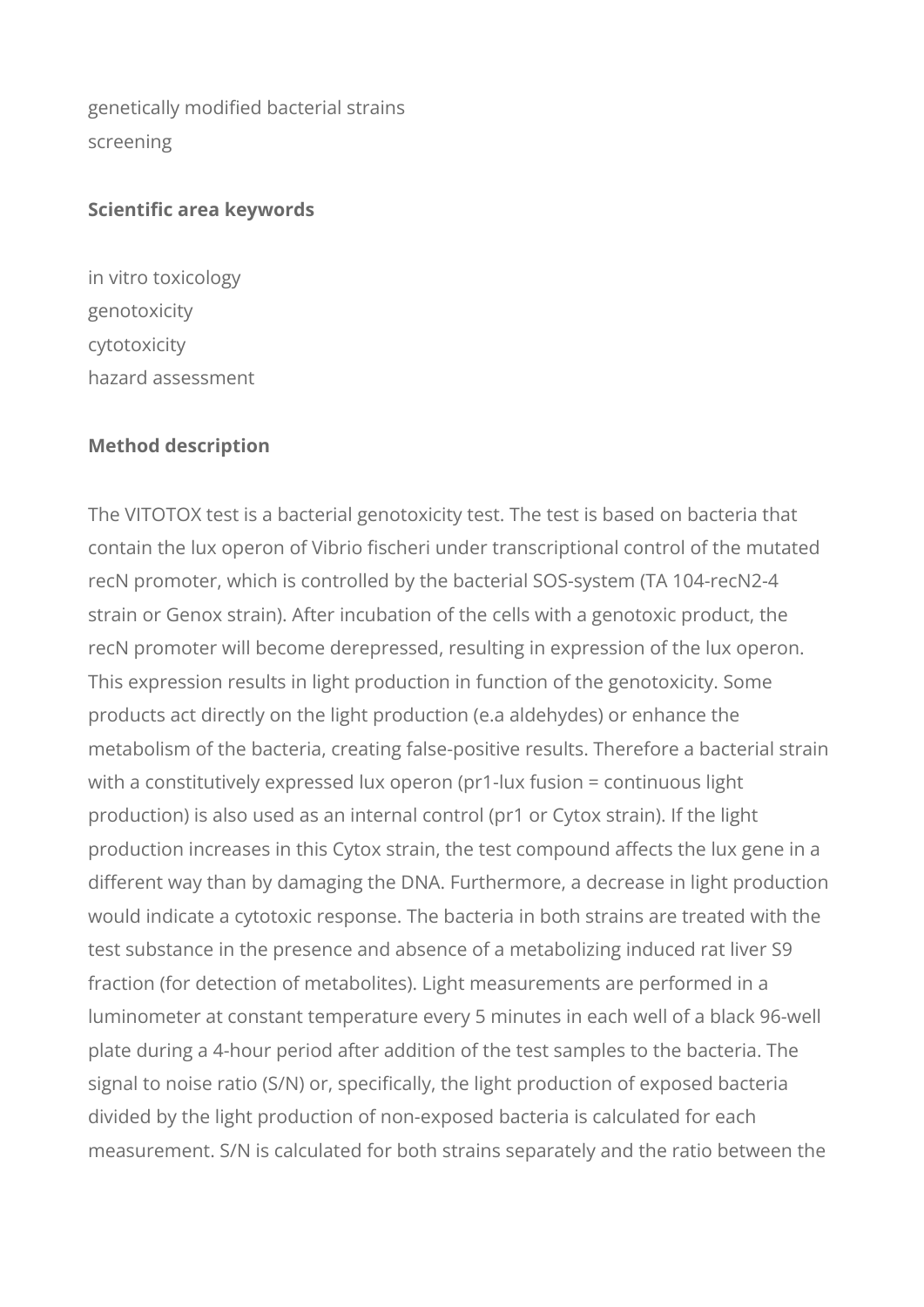maximum S/N values of the genox over the cytox strain. A substance is considered genotoxic when: - max S/N (genox)/max S/N (cytox) >1.5 - max S/N in genox shows a good dose–effect relationship - max S/N (genox)/Max S/N (cytox) shows a good dose–effect relationship. A substance is considered cytotoxic when S/N in the cytox strain decreases and becomes considerably lower than 0.8. If both strains are (strongly) induced there is no evidence for genotoxicity.

# **Lab equipment**

- Standard equipment for working with cell cultures;
- Luminometer;
- Shaking Incubator.

## **Method status**

History of use Published in peer reviewed journal

## **PROS, CONS & FUTURE POTENTIAL**

## **Advantages**

- VITOTOX correlates well with the Ames assay and shows high specificity and sensitivity;

- The test is useful for rapid screening of large numbers of chemicals when only a small quantity of a chemical is available;

- Detection of and distinction between direct acting mutagens and pro-mutagens that need metabolization.

## **Challenges**

- Less appropriate for testing the genotoxicity of complex mixtures;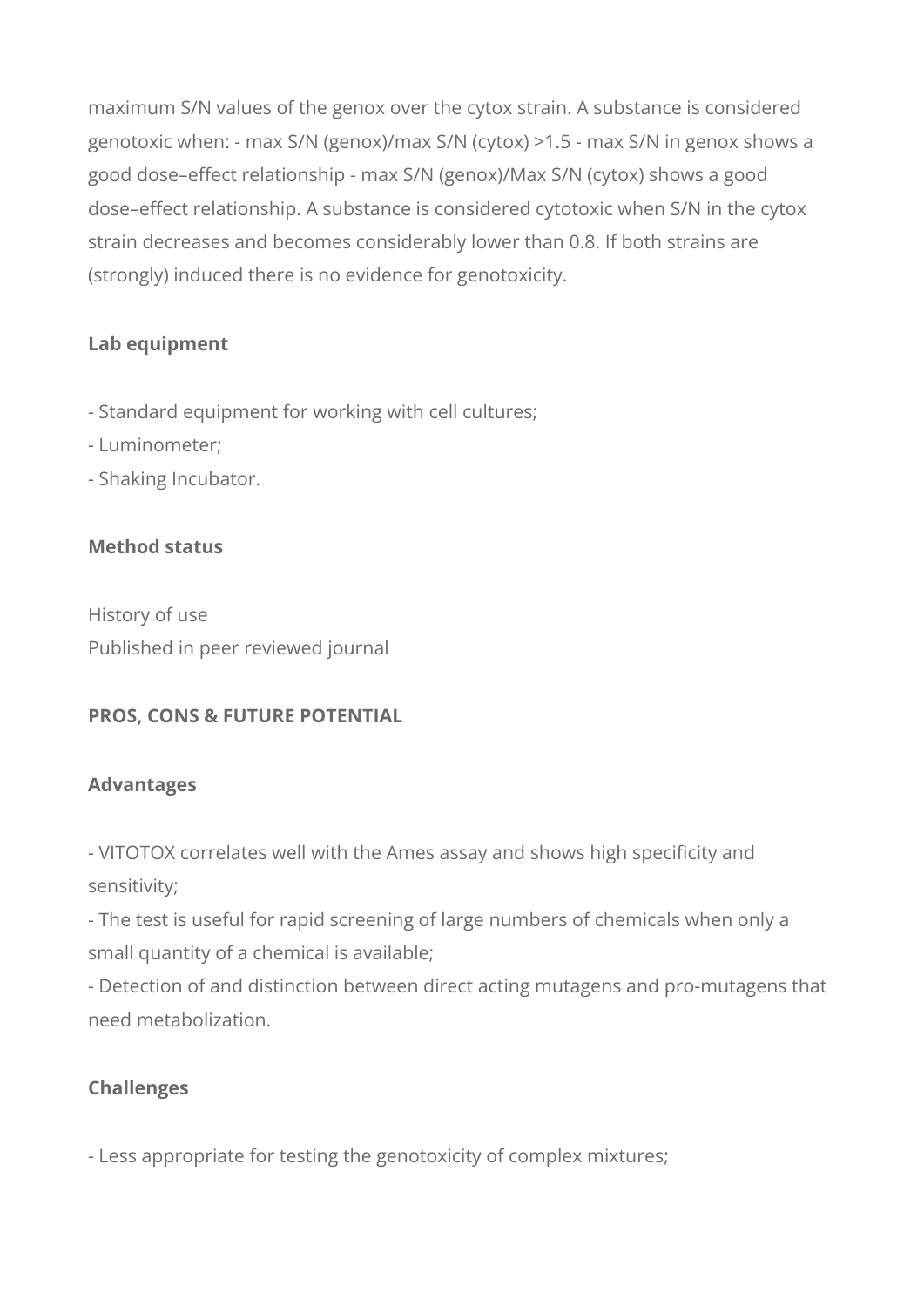- Exogenous metabolic system is of animal origin (induced rat fraction) and might be different from human metabolism;

- Not able to detect aneuploidy-inducing agents;

- False positive results with compounds that interfere with light aldehydes) or enhance the metabolism of the bacteria.

REFERENCES, ASSOCIATED DOCUMENTS AND OTHER INFORM

References

D. Lelie van der, L. Regniers, B. Borremans, A. Provoost, L. V test, an SOS bioluminescence Salmonella typhimurium test to r kinetics, Mutat. Res. 389 (1997) 279 290.

L. Verschaeve, J. Van Gompel, L. Thilemans, L. Regniers, P. V VITOTOX bacterial genotoxicity and toxicity test for the rapid Environ. Mol. Mutagen. 33 (1999) 240 248.

Genotoxicity and Antigenotoxicity of selected South African ind Makhuvele, R.G. Matshoga, R. Anthonissen, L. Pieters, L. Vers Journal of Botany 114, 89-99.

Muto S, Baba H, Uno Y. Evaluation of the VITOTOX!" test as a genotoxicity assay. Environment Mutagenesis Research. 2003;2

Associated documents

[The VITOTOX test, an SOS bioluminescence Salmonel](https://re-place.be/sites/default/files/The VITOTOX test, an SOS bioluminescence Salmonella yphimurium test measure genotoxicity kinetics.pdf)la yphimu [genotoxicity kin](https://re-place.be/sites/default/files/The VITOTOX test, an SOS bioluminescence Salmonella yphimurium test measure genotoxicity kinetics.pdf)etics.pdf

[Genotoxicity and Antigenotoxicity of selected South A](https://re-place.be/sites/default/files/Genotoxicity and Antigenotoxicity of selected South African indigenous plants.pdf)frican ind [VITOTOX Bacterial Genotoxicity and Toxicity Tes](https://re-place.be/sites/default/files/VITOTOX Bacterial Genotoxicity and Toxicity Test for the Rapid Screening of Chemicals.pdf)t for the Rapi [Chemical](https://re-place.be/sites/default/files/VITOTOX Bacterial Genotoxicity and Toxicity Test for the Rapid Screening of Chemicals.pdf)s.pdf

[Evaluation of the VitotoxTM test as a high-throug](https://re-place.be/sites/default/files/Evaluation of the VitotoxTM test as a high-throughput genotoxicity assay.pdf)hput genotoxi

Other remarks